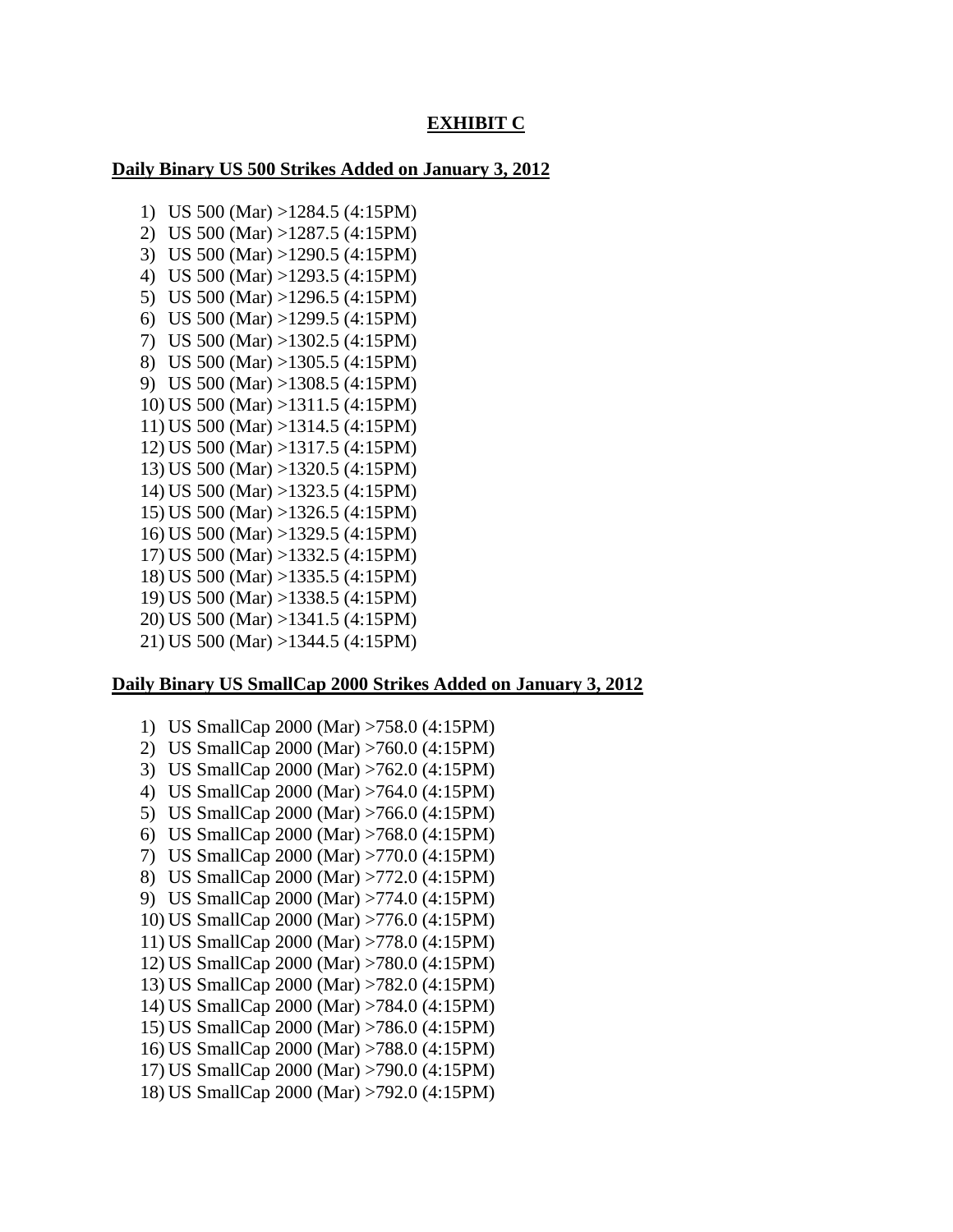19) US SmallCap 2000 (Mar) >794.0 (4:15PM) 20) US SmallCap 2000 (Mar) >796.0 (4:15PM) 21) US SmallCap 2000 (Mar) >798.0 (4:15PM)

### **Daily Binary Wall St 30 Strikes Added on January 3, 2012**

1) Wall St 30 (Mar) >12325 (4:15PM) 2) Wall St 30 (Mar) >12345 (4:15PM) 3) Wall St 30 (Mar) >12365 (4:15PM) 4) Wall St 30 (Mar) >12385 (4:15PM) 5) Wall St 30 (Mar) >12405 (4:15PM) 6) Wall St 30 (Mar) >12425 (4:15PM) 7) Wall St 30 (Mar) >12445 (4:15PM) 8) Wall St 30 (Mar) >12465 (4:15PM) 9) Wall St 30 (Mar) >12485 (4:15PM) 10) Wall St 30 (Mar) >12505 (4:15PM) 11) Wall St 30 (Mar) >12525 (4:15PM) 12) Wall St 30 (Mar) >12545 (4:15PM) 13) Wall St 30 (Mar) >12565 (4:15PM) 14) Wall St 30 (Mar) >12585 (4:15PM) 15) Wall St 30 (Mar) >12605 (4:15PM) 16) Wall St 30 (Mar) >12625 (4:15PM) 17) Wall St 30 (Mar) >12645 (4:15PM) 18) Wall St 30 (Mar) >12665 (4:15PM) 19) Wall St 30 (Mar) >12685 (4:15PM) 20) Wall St 30 (Mar) >12705 (4:15PM) 21) Wall St 30 (Mar) >12725 (4:15PM)

## **Daily Binary US Tech 100 Strikes Added on January 3, 2012**

1) US Tech 100 (Mar) >2326 (4:15PM) 2) US Tech 100 (Mar) >2330 (4:15PM) 3) US Tech 100 (Mar) >2334 (4:15PM) 4) US Tech 100 (Mar) >2338 (4:15PM) 5) US Tech 100 (Mar) >2342 (4:15PM) 6) US Tech 100 (Mar) >2346 (4:15PM) 7) US Tech 100 (Mar) >2350 (4:15PM) 8) US Tech 100 (Mar) >2354 (4:15PM) 9) US Tech 100 (Mar) >2358 (4:15PM) 10) US Tech 100 (Mar) >2362 (4:15PM) 11) US Tech 100 (Mar) >2366 (4:15PM) 12) US Tech 100 (Mar) >2370 (4:15PM) 13) US Tech 100 (Mar) >2374 (4:15PM) 14) US Tech 100 (Mar) >2378 (4:15PM) 15) US Tech 100 (Mar) >2382 (4:15PM) 16) US Tech 100 (Mar) >2386 (4:15PM)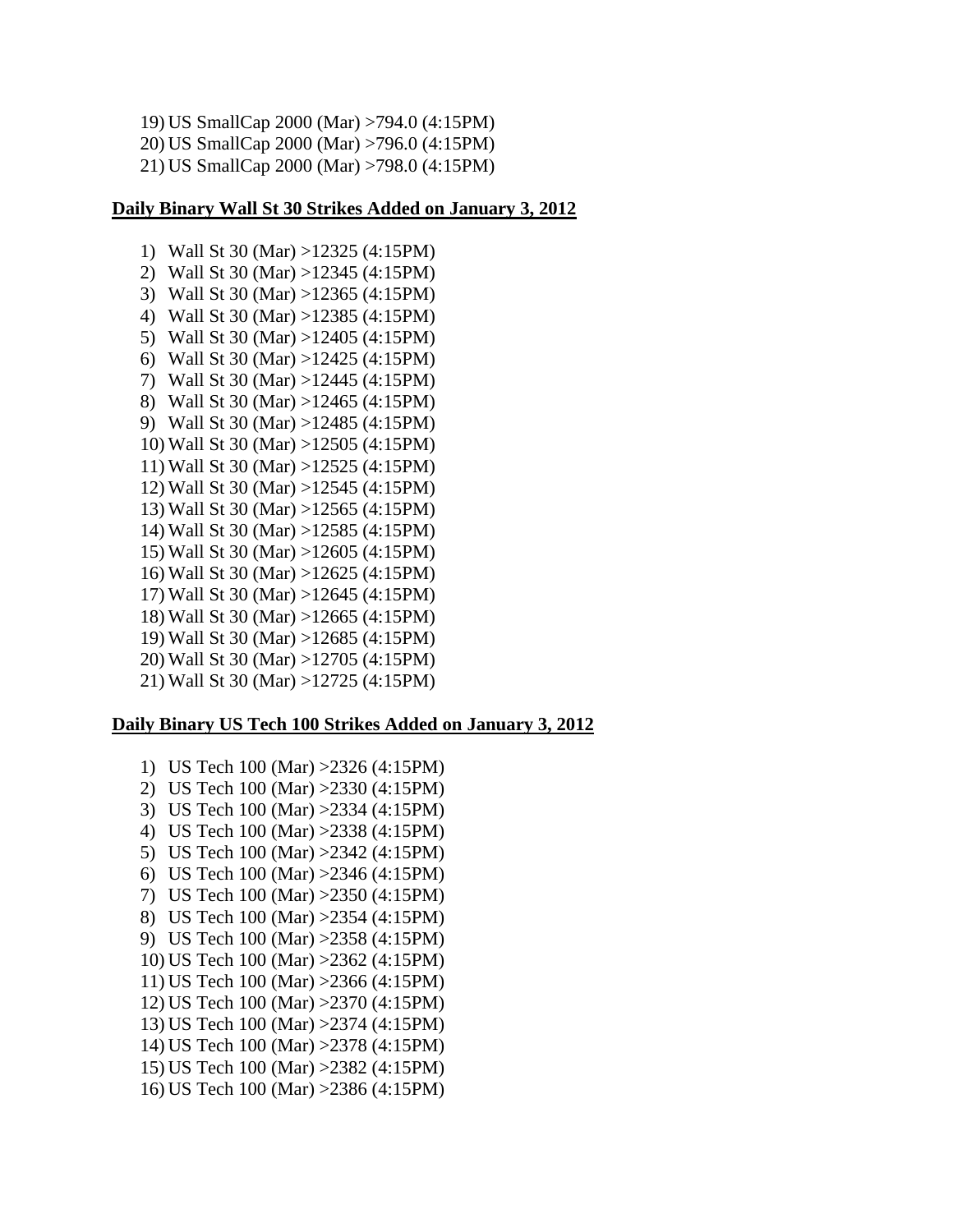17) US Tech 100 (Mar) >2390 (4:15PM) 18) US Tech 100 (Mar) >2394 (4:15PM) 19) US Tech 100 (Mar) >2398 (4:15PM) 20) US Tech 100 (Mar) >2402 (4:15PM) 21) US Tech 100 (Mar) >2406 (4:15PM)

## **Daily Binary Gold Strikes Added on January 3, 2012**

1) Gold (Feb) > 1602.0 (1:30PM) 2) Gold (Feb) > 1605.0 (1:30PM) 3) Gold (Feb) > 1608.0 (1:30PM) 4) Gold (Feb) > 1611.0 (1:30PM) 5) Gold (Feb) > 1614.0 (1:30PM) 6) Gold (Feb) > 1617.0 (1:30PM) 7) Gold (Feb) > 1620.0 (1:30PM) 8) Gold (Feb) > 1623.0 (1:30PM) 9) Gold (Feb) > 1626.0 (1:30PM) 10) Gold (Feb) > 1629.0 (1:30PM) 11) Gold (Feb) > 1632.0 (1:30PM) 12) Gold (Feb) > 1635.0 (1:30PM) 13) Gold (Feb) > 1638.0 (1:30PM) 14) Gold (Feb) > 1641.0 (1:30PM) 15) Gold (Feb) > 1644.0 (1:30PM) 16) Gold (Feb) > 1647.0 (1:30PM) 17) Gold (Feb) > 1650.0 (1:30PM) 18) Gold (Feb) > 1653.0 (1:30PM) 19) Gold (Feb) > 1656.0 (1:30PM) 20) Gold (Feb) > 1659.0 (1:30PM) 21) Gold (Feb) > 1662.0 (1:30PM) 22) Gold (Feb) > 1665.0 (1:30PM) 23) Gold (Feb) > 1668.0 (1:30PM)

#### **Daily Binary Silver Strikes Added on January 3, 2012**

- 1) Silver (Mar) > 2930 (1:25PM)
- 2) Silver (Mar) > 2950 (1:25PM)
- 3) Silver (Mar) > 2970 (1:25PM)
- 4) Silver (Mar) > 2990 (1:25PM)
- 5) Silver (Mar) > 3010 (1:25PM)
- 6) Silver (Mar) > 3030 (1:25PM)
- 7) Silver (Mar) > 3050 (1:25PM)
- 8) Silver (Mar) > 3070 (1:25PM)
- 9) Silver (Mar) > 3090 (1:25PM)
- 10) Silver (Mar) > 3110 (1:25PM)
- 11) Silver (Mar) > 3130 (1:25PM)
- 
- 12) Silver (Mar) > 3150 (1:25PM)